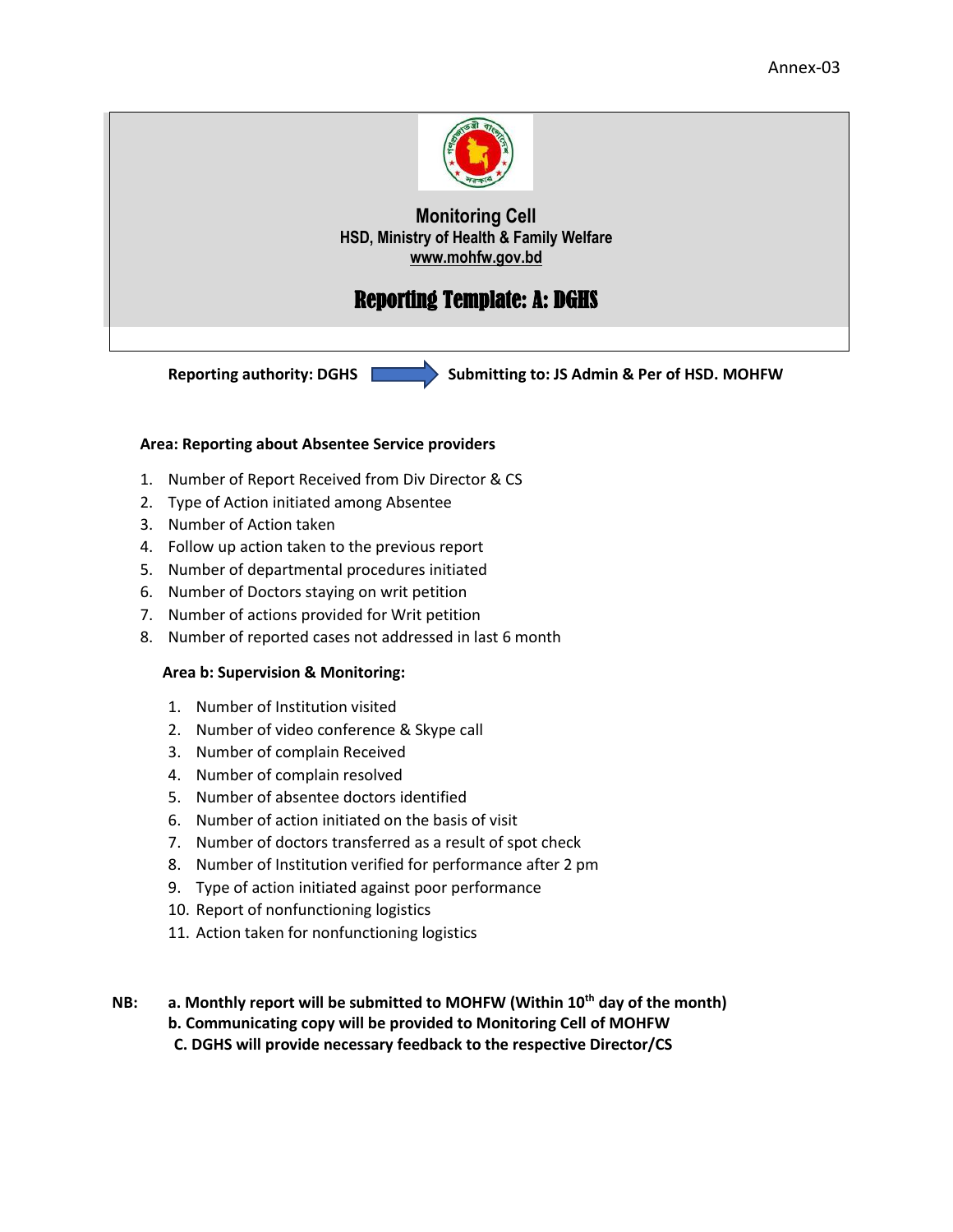

# Reporting Template: B :Div Director



**Reporting authority: Div Director**  $\qquad \qquad$  **Submitting to: Director Admin, DGHS** 

#### **Area: Reporting about Absentee Service providers**

- 1. Number of Report Received from CS regarding Service provider absentee
- 2. Type of Action initiated among Absentee
- 3. Number of Action taken
- 4. Follow up action taken to the previous report
- 5. Number of departmental procedures initiated
- 6. Number of Doctors staying on writ petition
- 7. Number of actions provided for Writ petition
- 8. Number of reported cases not addressed in last 6 month
- 9. Report of nonfunctioning logistics in the facilities
- 10. Action taken for nonfunctioning logistics
- 11. Report of low performing RMNCAH areas
- 12. Number of complain resolved received by SMS/phone call
- **NB : a. Monthly report will be submitted to DGHS ( Within 5th day of the month)**
	- **b. Communicating copy will be provided to Monitoring Cell of MOHFW**
	- **C. Div. Director will provide necessary feedback to the respective CS**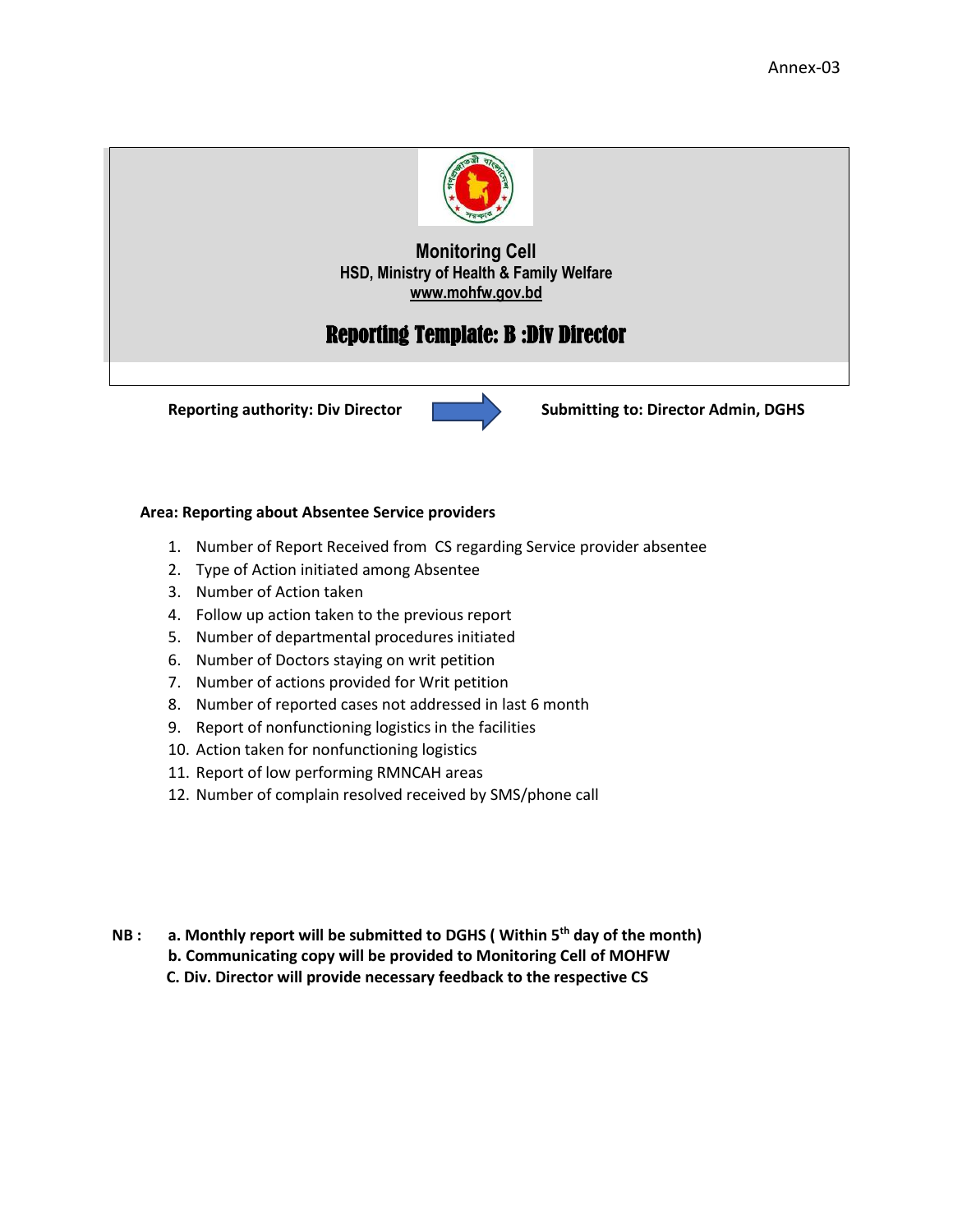

# Reporting Template: C: Civil Surgeon



- 1. Number of UHC ,Sub center& CC visited
- 2. Number of Absentee doctor detected
- 3. Onward transmission of absentee doctors list within 48 hours to higher authority
- 4. Initiated legal action for the absentee doctors within 7 days
- 5. Follow up of action of the absentee list which communicated previously
- 6. Number of delivery conducted in UHC( Upazilla wise)
- 7. Number of maternal & neonatal death in all Upazilla
- 8. Performance of OT (OT list) for Upazilla
- 9. Quality Improvement Committee(QIC) meeting held in last month.
- 10. Number of CS after 2pm in UHC
- 11. Number of ANC coverage 4+ ANC low performing areas in UHC
- 12. Mention initiative to take the increase the number of ANC, delivery
- 13. Number of patient managed for PPH &Eclampsia in UHC
- 14. Function of OT, Pathology, Radiology, Blood Transfusion, Ambulance in UHC
- 15. Measure taken for non functioning Logistics ( equipment/logistics) in UHC
- 16. Availability of MNH drugs in UHC
- 17. Number of SMS based complain received from UHC
- 18. Number of complain resolved in UHC
- **NB : a. Monthly report will be submitted to Div Director ( Within 3rd day of the month) b. Communicating copy will be provided to Monitoring Cell of MOHFW C. CS will provide necessary feedback to the respective UHFPO**